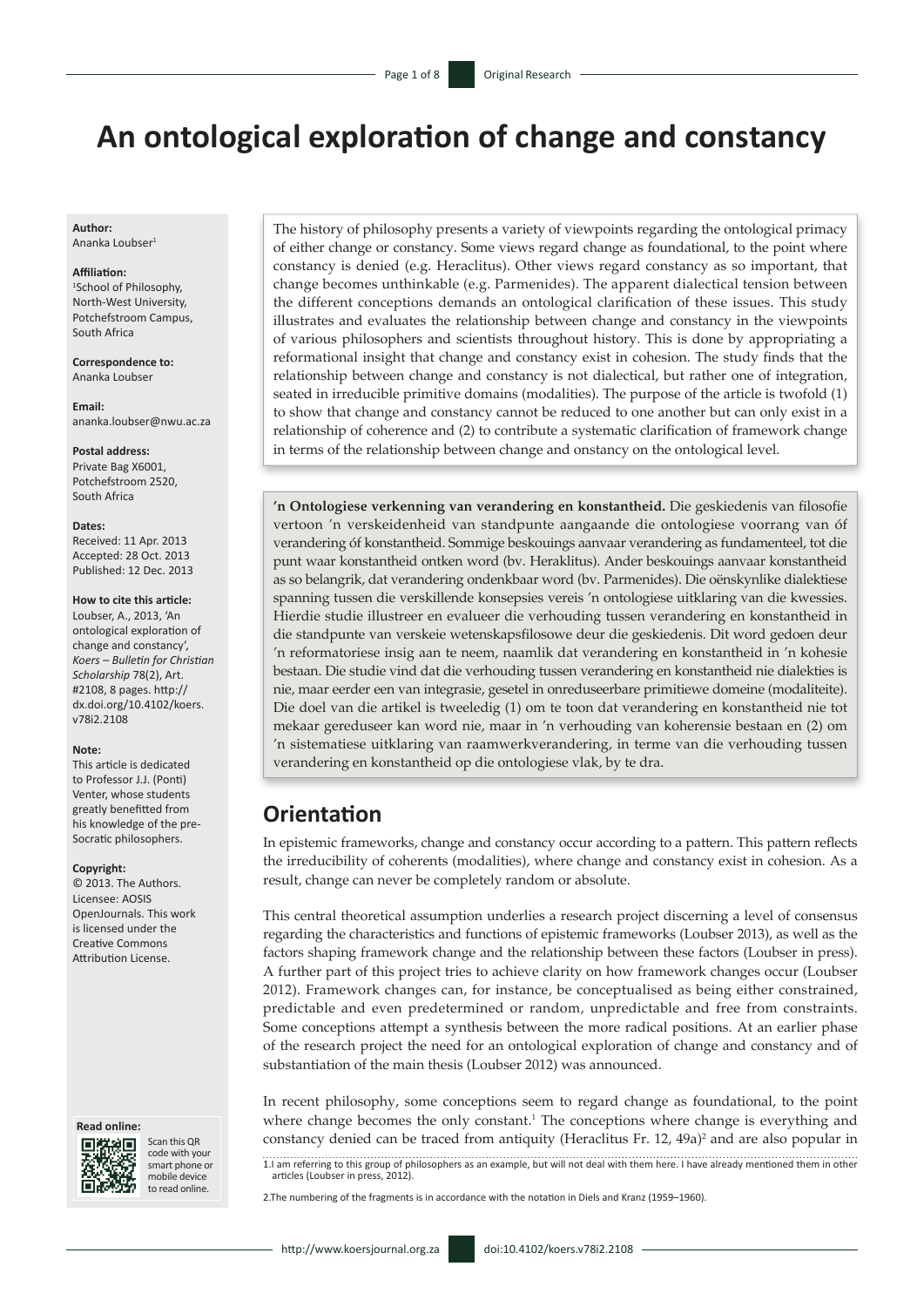postmodernity. They do, however, harbour some problematic internal incoherence. In order for change to be recognised, some kind of constancy must be present (Strauss 2005:225) and the idea that change itself becomes the only constant is therefore rather paradoxical. Other conceptions regard constancy as fundamental to the point where change becomes unthinkable (Parmenides Fr. 2, 6, 7, 8). The apparent dialectical tension between these different conceptions of change and constancy has its roots in antiquity and demands an ontological clarification of these issues.

This brings us to the problem statement of the current article: What is the ontological relationship between change and constancy?

The present investigation proceeds by evaluating a few different ontological conceptions of the relationship between change and constancy in antiquity. Since the issue appears to be still problematic in philosophy, a few modern and postmodern conceptions are considered in addition to the more ancient examples.<sup>3</sup> This article does not attempt to provide a complete history of the idea, but merely shows that some problems do not die off easily and that some basic trends seem to repeat themselves.

I will argue (with Strauss) for a position where change and constancy go hand in hand, because they are both rooted in primitive domains (modalities) which are irreducible. Change is based on the physical aspect of reality and constancy is rooted in the kinematic aspect (Strauss 2009:164–167). Should we relate this ontological principle to epistemic frameworks, it would appear that they do not change absolutely or arbitrarily, but rather have some kind of plasticity (Loubser 2012).

In the following sections I explore the relationship between change and constancy in Greek philosophy, whilst also paying some attention to the theme of unity and diversity in order to sketch a broader picture and to show how all these issues are interrelated.

## **Change and constancy in Antiquity Thales**

According to Allen (1966:1) every history of philosophy begins with Thales. This article happens to begin with the opinions of Thales as well, since his philosophy serves as the framework of beliefs which gave rise to ancient thought about the nature of change and constancy.

Thales's pronouncement that the source of all things is water means that (1) all things must have a source and (2) that this source is singular (i.e. one thing) (Allen 1966:1–2). From these two assumptions, it follows that:

 the universe is bound to a single principle, the primordial water, by a single relationship, that of derivation' and that 'nature is one whole, with unchanging ways of its own, to be accounted for in terms of a unitary principle of explanation. (Allen 1966:2)

3.The most important philosophers and scientists who debated these issues are included. Of course there are other important philosophers of science, but they are discussed elsewhere (Loubser in press, 2012). For Thales, therefore, the nature of the world is singular, holistic and *constant*. Although the primordial water was 'alive' and therefore 'capable of spontaneous movement', so that it becomes the 'source of movement' in the world (Allen 1966:2), Thales does not give an explanation of how this singular source could *change* to give rise to diversity in the world. The question about change was first posed by Anaximander: 'How is the qualitative diversity of the world to be reconciled with the primordial unity of its source?'

#### **Anaximander**

In order to address this question, Anaximander raises an important objection to Thales. For Thales, the primordial element is simultaneously unbounded and water. Water (the wet) stands in a relationship of opposition to other entities that embody the dry. If water were to be unbounded, its opposite would cease to exist (Allen 1966:2).4

Anaximander proposes that the primordial principle (the Unbounded) is not to be associated with any sensible opposite, nor does it have any characteristics that can be found in the world of sensory experience. The Unbounded is internally undifferentiated (Allen 1966:2–3).

Furthermore, Aristotle<sup>5</sup> interprets Anaximander's Boundless to be a mixture of all the sensible opposites (water, air, fire and earth) so that 'the opposites fuse in it' and 'it is itself of no determinate sort, a thing which is no kind because it is all kinds' (Allen 1966:3). According to Anaximander, the Nonlimited is 'everlasting and ageless' (Fr. 2) as well as 'immortal and indestructible' (Fr. 3; cf. Freeman 1971:19) and therefore it is *constant*.

Anaximander's answer to the question about *change* is that the different elements (or opposites) separate from the original material and that these opposing elements then 'war' upon one another (Fr. 1). This enmity between the opposites causes a pendulum dynamic (where one opposite, encroaching on the domain of the other, is turned into the other, and vice versa). This cycle is kept in balance by Time, so that the world is in equilibrium (Fr. 1; cf. Allen 1966:3). In this way, although constancy still prevails in his philosophy, Anaximander tries to account for change.

Anaximander is not the only philosopher to propose an answer to the question about change, and a different conception can be found in the thought of Anaximenes.

#### **Anaximenes**

For Anaximenes, the primordial unity is to be identified with a substance (air, mist or breath) and everything else is made out of this material (Fr. 2). Diversity in the world occurs when this primary substance undergoes *change* of a quantitative nature. This means that qualitative diversity is dependent on the quantitative variation (thickening and thinning,

4.Anaximander's objection to Thales is reported by Aristotle *Physics* 204b 24.

5.See Aristotle *Physics* 187a 12; cf. Allen (1966:31).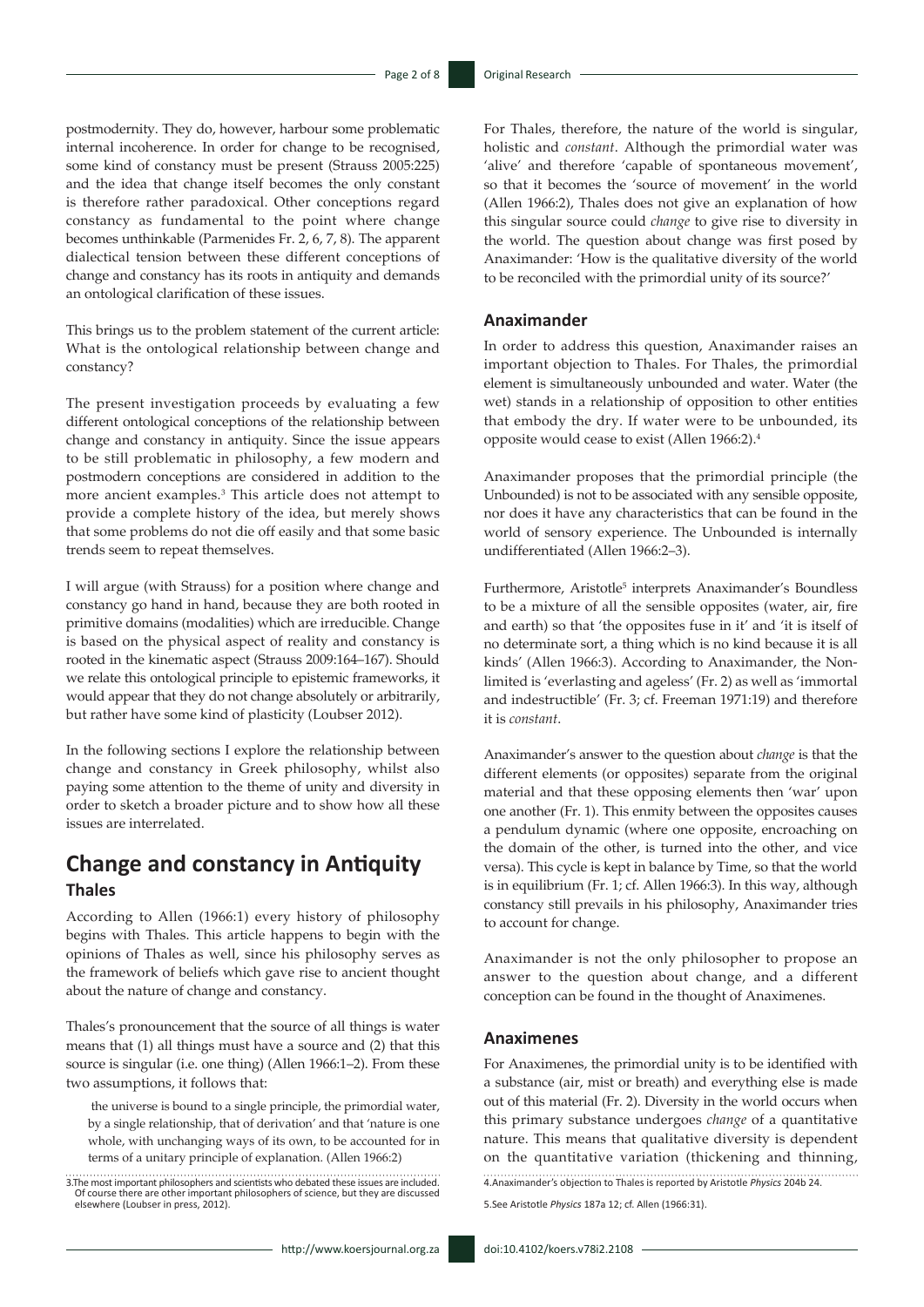condensation and rarefaction) of the primary substance (Allen 1966:4). According to Anaximenes, air (when made finer) becomes fire or (when made thicker) wind. When air is made thicker still, it progressively becomes cloud, water, then earth, stones and everything else (Freeman 1971:33).

Anaximenes believes, like Thales, that the primary substance is ensouled and this is the cause of motion in the world (Allen 1966:4). Interestingly, for Anaximenes, motion is eternal, but change comes about through it. The primary substance (air) is revealed by motion and is always in motion, for 'things that change do not change unless there be movement' (Freeman 1971:33–34). I will come back to change and constancy in relation to energy and movement later (see below), since it appears that in Modernity movement is associated with constancy rather than change.

#### **Heraclitus**

Like Anaximander, Heraclitus espouses a principle of isonomy that maintains balance in the world process. In the case of Heraclitus, this principle is called 'logos' and is identified with a sensible element, namely fire (Fr. 30; cf. Allen 1966:10). As the first principle of knowledge, the 'logos' has connotations of proportion, measure and pattern. For Heraclitus, however, the 'logos' also represents the first principle of existence: it is the 'unity of the world that sustains it as a process' (Fr. 1; cf. Allen 1966:10). The 'logos' maintains the balance between diverse and conflicting opposites in 'strife'. This balance differs from the equilibrium brought about by Time in Anaximander. According to Allen (1966:10), Anaximander's Time produces equilibrium in a cyclical alteration of excess, whereas the 'logos' in Heraclitus maintains the balance at every given moment. Since the balance is continuous, the opposites being drawn apart are drawn back together at the same time and thus they are being maintained, constantly, in equal measures (Allen 1966:10).<sup>6</sup> This means that the world process, for Heraclitus, is a circle and that movement in any direction around the circle is continually balanced by movement in the opposite direction (i.e. the way up and the way down happen simultaneously: Fr. 60). The opposites, then, become in a sense the same (Fr. 88; cf. Allen 1966:10–11).

Vollenhoven (2005a:35) emphasises the point further: the two processes do not follow one another, but rather happen simultaneously, so that the continuation in the world is a matter of 'the continual running into each other of two simultaneous streams'.7 In the first place, this type of thinking is contradictory. Because the world is self-contradictory, 'the knowledge that describes this world cannot acknowledge as norm principles that would exclude contradictions in thinking' (Vollenhoven 2005a:35). Secondly, because the origin of all things is eternally active fire, Heraclitus is a monist. This leads Vollenhoven (2005a:35; cf. 2005b:92) to describe Heraclitus's thought as a form of contradictory monism.

Although the 'logos' itself is *constant* (Allen 1966:11), the emphasis in Heraclitus's world is very much on *change* (Fr. 91). Both Plato and Aristotle describe this as the doctrine of *perpetual flux* where 'all things change and nothing remain at rest'.8 The first reaction against this doctrine is provided by Parmenides.

### **Parmenides**

In Parmenides's view, the belief in the reality of the physical world (of plurality and change) is unsatisfactory and is to be substituted by the belief in One Being. The latter is unchanging, ungenerated, indestructible and spherical (Fr. 7, 8; cf. Allen 1966:12). His justification for belief in the One Being is demonstrated in the poem, *Way of Truth*, by reference to a disjunction, which can be reduced to 'It is or It is not'. The first disjunct is the 'way of true inquiry', whereas the second is the 'unthinkable, unknowable, not to be uttered'; and since thinking and being share the same ontological status (for Parmenides), the second disjunct is to be wholly rejected (Fr. 2; cf. Allen 1966:11).

In contrast to the 'way of true inquiry', Parmenides (Fr. 6) also refers to the 'way of mortal opinion'. The latter presupposes the world of nature as having contents which 'come to be and cease to be' and thus can be reduced to: 'It is and is not'. For Parmenides, the 'way of mortal opinion' is also to be rejected, again on the grounds of the original disjunction (Fr. 8; cf. Allen 1966:12). This means that Parmenides draws a distinction between appearance and reality as well as between knowledge and opinion. In the end, plurality and *change* are rejected in favour of *constancy*.

It would appear as though, at the beginning of the fifth century, Greek opinions regarding the relationship between change and constancy are rather polarised. On the one hand, Heraclitus emphasises change, whereas, on the other, Parmenides argues that constancy has ontological primacy. It is not surprising, then, that the reaction to this situation included attempts to synthesise the two opposing positions. According to Allen (1966:14–15), the main challenge after Parmenides was to reconcile the sensible world (of plurality and change) with criteria for reality that it cannot satisfy. These criteria include that the world should be intelligible and therefore free from generation and destruction (i.e. change).

#### **Empedocles: An attempt at integration?**

The proposal from Empedocles rests on the notion that certain elements are *constant* (satisfying the criteria of reality) and that *change* occurs when these elements are rearranged (Allen 1966:14–15). Like Parmenides, Empedocles denies the possibility of generation and destruction and accepts the existence of a holistic 'Sphere of Being'. Contrary to Parmenides, however, Empedocles conceives the Sphere as full of sensible opposites (the hot, the cold, the wet and the dry). *Change* occurs when these *constant* qualities rearrange 8.See Heraclitus Fr. 12; Plato *Cratylus* 402a and Aristotle *Physics* 253b 9.. . . . . . . . . . . . .

<sup>6.</sup>Heraclitus uses the metaphor of the bow (or lyre) to describe this back-stretched connection (Fr. 51; cf. Allen 1966:10).

<sup>7.</sup>For Vollenhoven (2005a:35), the term '*coincidentia oppositorum*' [coincidence of opposites] is eminently suited to this concept.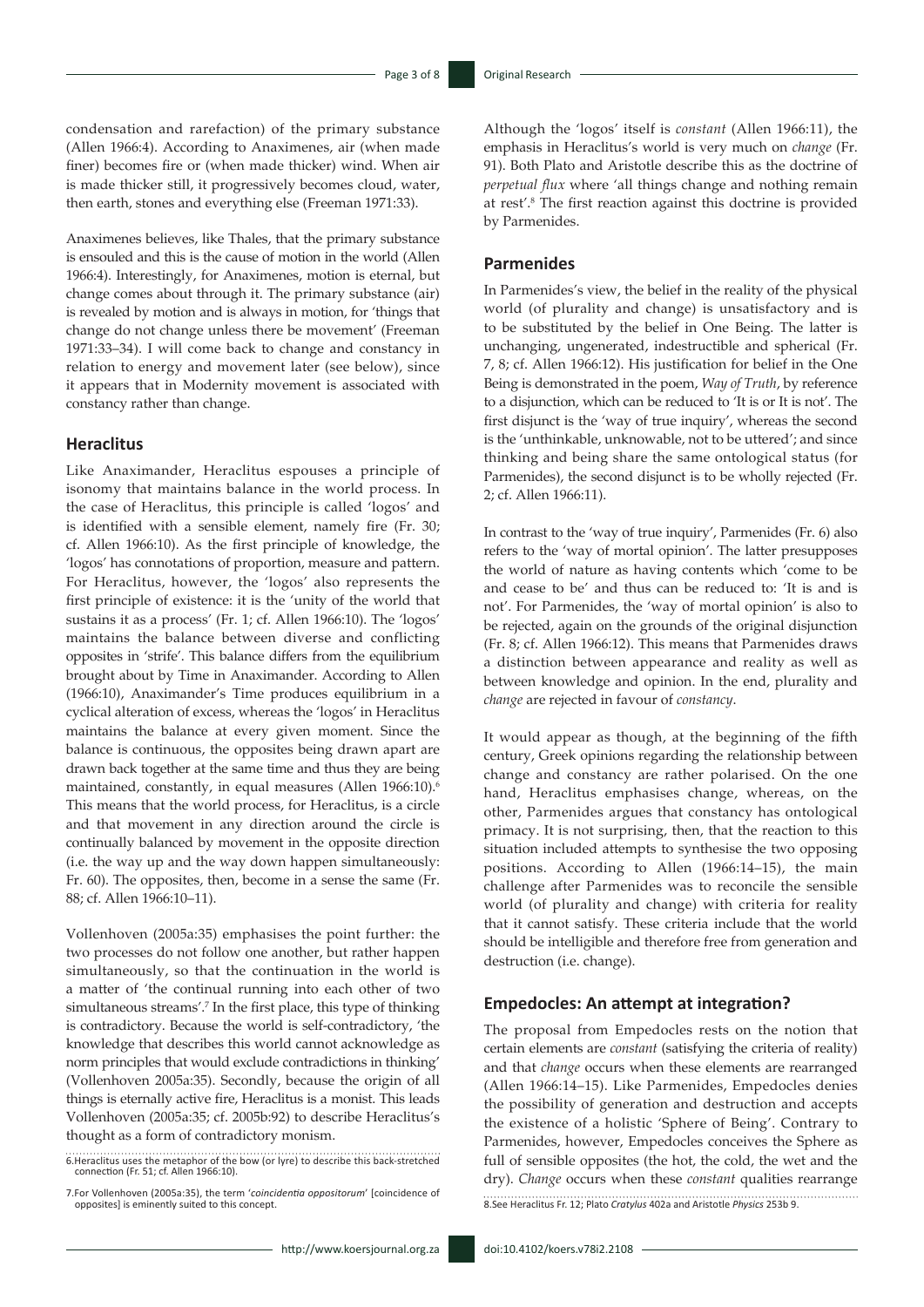within the Sphere (Fr. 17; cf. Allen 1966:15). The arrangement of the qualities occurs continually under the compulsion of the cosmic forces of Love and Strife. This means that the various compounds (complex substances of the world) come to be and pass away, but simultaneously the primary qualities constituting the substances remain the same (Fr. 17; cf. Allen 1966:15). Vollenhoven, however, does not regard Empedocles's philosophy of change and constancy as an attempt at integration. He (2005a:35, 2005b:127–128) classifies Empedocles as a dualist and a structuralist,<sup>9</sup> inclined to constancy (cf. Olthuis & De Graaff 1978:20–21).

#### **Evaluation**

The natural philosophers can broadly be divided into two groups. The first group proceeds from an original unity (monism). Duality and plurality are still recognised, but must be explained in terms of the original unity and are therefore seen as secondary (Vollenhoven 2005a:33). In this group, we may place, for instance, Thales, Anaximander, Anaximenes and Heraclitus. The second group begins with more than one origin (dualism). Here, two or more equally original (and correlative) causes need to come together in order to give a secondary explanation for unity (Vollenhoven 2005a:33). Parmenides and Empedocles may be placed in this group.

Vollenhoven neatly distinguishes the issue of unity and multiplicity (monism and dualism) from the issue of change and constancy. In fact, both monists and dualists can be inclined to cosmogonic or structuralist thought. One should grant that monists are more often inclined to cosmogonic philosophy, whilst dualists and pluralists are inclined to structuralism. The reason for this seems to be a search for 'balance' (Olthuis & De Graaff 1978:21–22). Yet there are monists who are structuralists and dualists who choose cosmogonic thinking.

With regard to the main problem statement of the article, ancient thought seems to be polarised into positions giving ontological primacy either: (1) to constancy or (2) to change. Between these two poles there also seems to exist a third position (3) attempting an integration of positions (1) and (2). According to the classification of Vollenhoven (2005a:35), this does not amount to a true integration, and in his method he keeps using only two categories: structuralist and cosmogonic philosophies.

The members of group (1) include Thales, Anaximander, Anaximenes and Parmenides. For Thales, nature is constant and no explanation of how this singular substance could change is given. Anaximander regards the primary principle as everlasting and indestructible (and therefore as constant) and defines change as the 'separation' of different opposites from this original material. The primary substance for Anaximenes remains constant, so that change is only understood in terms of qualitative variation (thickening

9.Philosophers in a 'structuralist' mode of thinking tend to emphasise constancy, whereas philosophers in a 'geneticist' mode emphasise change, development and becoming (Olthuis & De Graaff 1978:20–21). and thinning, condensation and rarefaction) of the primary substance. However, in Parmenides, group (1) acquires its most radical proponent. He rejects change for belief in the One Being, which is absolutely unchanging.

With regard to position of group (2), the thought of Heraclitus places the emphasis very much on change. For Heraclitus, the first principle ('logos') maintains a balance between diverse and conflicting opposites. This means that the world process is in continuous flux.

In the next section, we find the continuation of some of these issues in modernity and postmodernity.

## **Change and constancy in modernity and postmodernity An introductory overview**

In the previous section, we have seen various ancient conceptions giving ontological primacy to either change or constancy. Debates on these dilemmas seem to be perennial in the history of philosophy and, of course, continued through the Middle Ages. This article, however, forms part of a research project (Loubser 2012, 2013, in press) investigating more contemporary trends and does therefore not provide a complete historical overview.

Focusing on more recent examples, we again find conceptions emphasising change, to the point that it becomes the only constant (e.g. in Darwin, as well as some popular postmodern conceptions). Other conceptions may regard constancy as being fundamental to the point that change is denied. This can lead to positions that grant ontological primacy to constancy to the extent that change becomes unthinkable, for example in the viewpoints of Von Varga (1953:59–61). The apparent dialectical tension between the different conceptions of change and constancy has also given rise to contemporary attempts at finding 'patterns' in changes. One such example can be found in the work of Gerald Holton.

Holton (1978:8) finds elements (*themata*) that function to constrain, motivate, guide and even polarise scientific research and scientists. This means that there are constant themes in scientific concepts, methods, problems and hypotheses. Even though the *themata* function at an epistemological, rather than the ontological level, we can infer that they tell us something about the world through their importance in science. Moreover, Holton (1978:10) finds that the number of *themata* is limited (in fact, very small) with new *themata* being added only very rarely. This means that the *themata* are very persistent and that they fare very well in newly elaborated contexts.

In this project we have often dealt with work of philosophers of science. However, the work of some scientists themselves also seems to contain a polarised notion of either change, or constancy. In the next two sections, we look at examples in the legacies of Charles Darwin and Albert Einstein.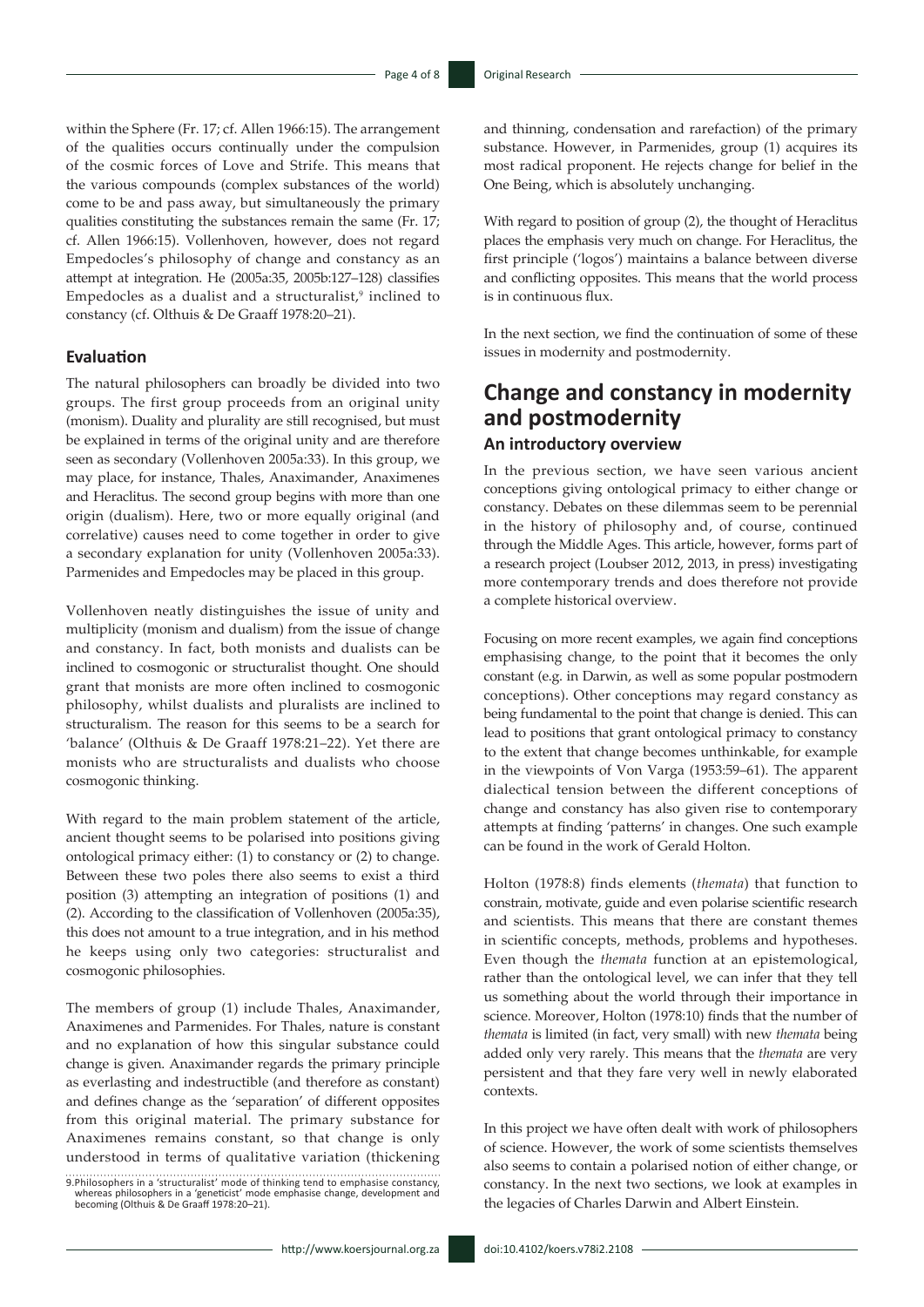### **The importance of change in the work of Darwin**

In his work *On the origin of species*, Charles Darwin (1869:92) defined 'natural selection' as the 'preservation of favorable variations, and the destruction of injurious variations'. According to Darwin (1869), variations that are inert would not be affected by natural selection but would be:

left as a fluctuating element, as perhaps we see in certain polymorphic species, or would ultimately become fixed, owing to the nature of the organism and the nature of the conditions. (p. 92)

Vollenhoven (2005b:96–97) regards Darwin as a monist and a geneticist. With regard to change and constancy, Darwin seems to hold that the natural (biological) world is inherently changeful<sup>10</sup> and that only the 'fittest' survive. This has led neo-Darwinism to regard the action of two phenomena, that of *mutation* and *natural selection* to occur in tandem (Strauss 2009:110). Since mutation normally occurs to the organism's detriment, only when the aforementioned phenomena act in tandem can the disadvantaged living entity emerge as the advantaged.

According to Strauss (2009:110–111), the role attributed to mutation and natural selection support the main thesis of neo-Darwinism, namely the assumption that the only reality within 'living' nature is change. Strauss (2009:110– 111) criticises this assumption by stating that 'only when mutation and natural selection are operating as a constant (conditioning) *law for* the existence of living entities, is it possible to account for the changefulness of the latter'. His point is that the law-effect of mutation and natural selection is supposed to be constant and therefore not everything is changing in the bio-world.

It is not only in the world of biology where scientists think about change and constancy. In the next section we consider an example from the world of physics.

### **The importance of constancy in some physical theories**

According to Strauss (2009:411), a proper elaboration of the insight that change presupposes constancy, can be found in Galileo's formulation of the law of inertia and in Einstein's theory of relativity. The core of Einstein's theory primarily emphasises constancy (of the velocity of light in a vacuum). This means that whatever is in motion moves relatively to an element of constancy (Strauss 2009:411). Furthermore, for Einstein, the distinction between the kinematic and physical aspects of reality is related to the difference between reversibility and irreversibility (Einstein 1959:43; cf. Strauss 2011:6–7). This enables Einstein to reject the viewpoint that all physical processes are reversible and thus reducible to mechanistic movement (Strauss 2011:7). Galileo's insights and formulation of the law of inertia is revisited below. Before then, it is time to consider the nature of change and

constancy as understood in the reformational tradition, in order to provide an alternative view that offers a valuable contribution towards solving the issue.

## **Attempts at integration: A reformational perspective**

In the reformational tradition, two dimensions delimit what we can experience and therefore constitute the horizon of experience, namely *modal aspects* (so-called functions, aspects or modalities) and concrete (natural and social) *entities* (Strauss 2009:67). The dimensions cohere so that the modal aspects are 'universal, constant, functional frameworks at the basis of all entitary functioning and thus co-conditions the occurrence of all kinds of events' (Strauss 2009:67, 68–71). Apart from the relationship between the two dimensions, the modal aspects themselves also cohere with one another. In order to understand this inter-modal coherence, we must first explore the structure of the modal aspects. If change and constancy are respectively seated in two of the modal aspects, this line of argumentation can lead to demonstrating that change and constancy also cohere. This is done by proposing a synopsis of the views of Dooyeweerd, Strauss and Hart in which the eventual differences between them are neglected, in an attempt to show my own position.

### **The characteristics of modal aspects**

In Dooyeweerd's (1979:40–41) ontology, created reality displays several modes (i.e. aspects or modalities) in the temporal order. Although the modes are irreducible to each other, they have analogical coherence. Dooyeweerd distinguishes between the numerical, spatial, kinematic, physical, biotic, psychical, logical, historical, lingual, social, economical, aesthetic, judicial, ethical and certitudinal modes of being. These modes of being can be understood as having the following characteristics:

- 1. Aspects have ontic status as universal functional modes of existence (belonging to a distinct dimension) and this means that aspects are neither functions nor properties of things (Hart 1984:198–201; Strauss 2006:64–69). According to Hart (1984:85–134), modal aspects cohere with the dimension of entities without being 'dependent' upon those entities for their irreducible 'dimensional' existence. This means that the dimension of modal aspects co-determines the existence of entities (and events) in the sense that the latter invariably function within them. Furthermore, whenever entities or events function within a particular modal aspect, the unqualified universal meaning of the aspect requires a specification that is 'coloured' by the entity-structure of the entity function within the mode (Strauss 2009:143).
- 2. The difference between aspects and entities implies that there are two distinct kinds of laws: (1) 'laws for aspects' (universal modal laws) and (2) 'laws for entities' (type laws) (Strauss 2009:25). In general, it can be said that modal laws hold for all possible classes of entity, whereas type laws hold for a limited class of entity only (Strauss 2009:79).

<sup>10.</sup>Strauss (2009:111, fn. 1) points out that this assumption greatly influences Darwin's<br>use of language. The terms 'constancy' (2) or 'persistence/persistently' (3) occur<br>'in a total of five instances in his work (Darwin (268), 'variation' (281) and 'variations' (162) occur much more frequently (number of occurrences indicated in brackets).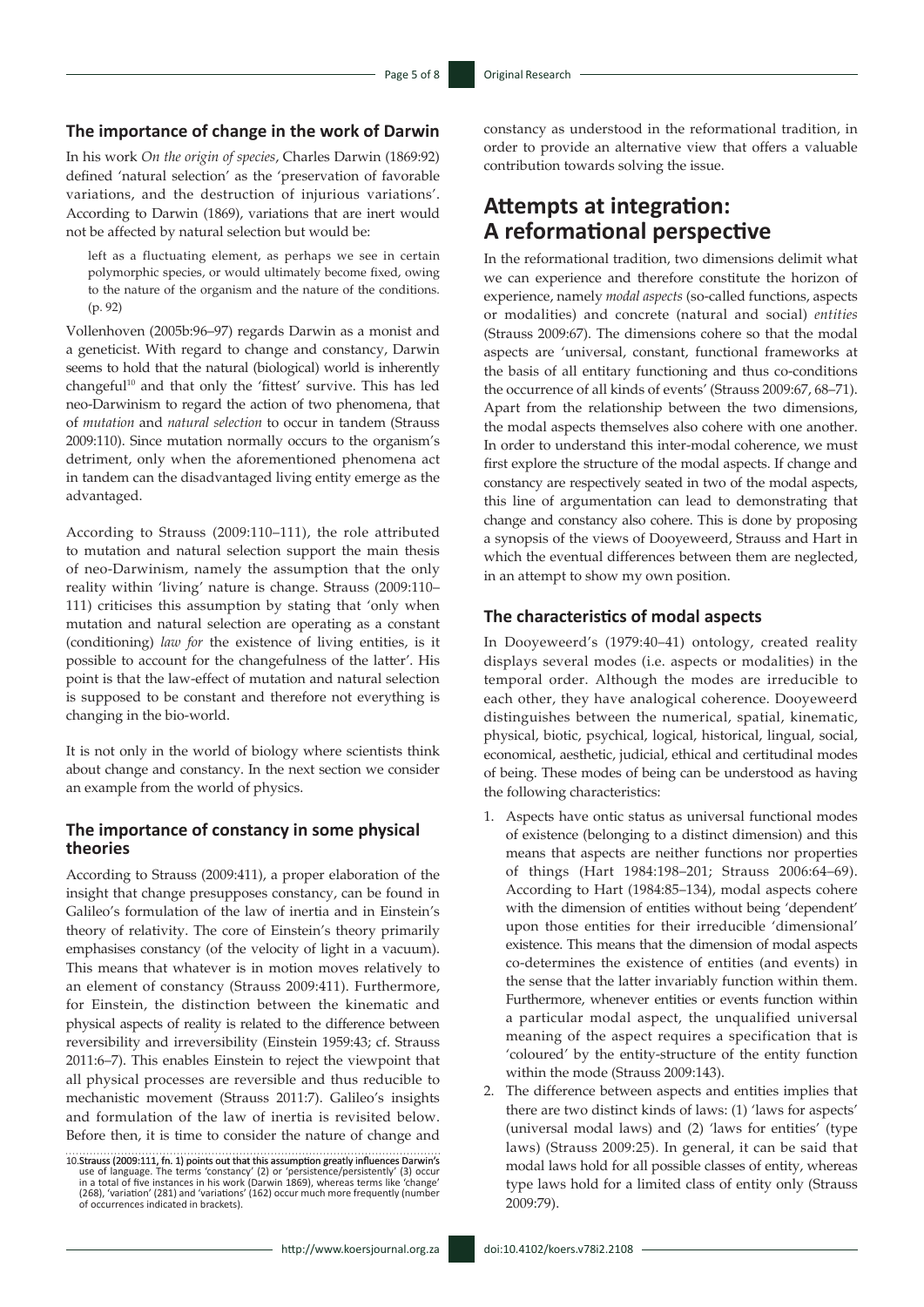- 3. According to Dooyeweerd (1955:1:42–43), objective qualities that are ascribed to things in the logical and post-logical aspects are related to the subjective functions of human nature. They are related in such a way that the typical structure of the individuality of the thing (which is characterised by a specific relationship to its qualifying function) finds expression. Dooyeweerd (1955:1:43) uses the example of a bird's nest (characterised by a specific relation to animal life), which remains a bird's nest with respect to its objective logical characteristics and even if it is a possible object of human culture, symbolic signification, or aesthetic appreciation (Hart 1984:221–242).
- 4. As a result of (3), we can distinguish between the norm side and the factual side within each aspect of reality (Strauss 2009:76).
- 5. The factual side of aspects comprises the subject–subject and subject–object relationships, although the first aspect is an exception to this, since it has only subject–subject relationships (Strauss 2009:76–77).
- 6. Every modal aspect is fitted into a cosmic time order (Hart 1984:149ff.), whilst bringing to expression (in its own modal structure) a functionally 'coloured' manifestation of 'cosmic time'. On the law side, it expresses itself as *time order* and on the factual side as *time duration* (Strauss 2009:77). The duration remains constantly subjected to the time order, so that, for example, in the aspect of organic life, one finds the temporal order of birth, maturing, adulthood, ageing and dying in most higher organisms (Dooyeweerd 1955:1:28).
- 7. Each modal aspect has a core meaning (designated as its meaning nucleus or meaning kernel), which makes the modal aspect irreducible, indefinable and irreplaceable, since it founds the sphere sovereignty of every aspect (Strauss 2009:74–75). For Dooyeweerd (1979:43) this principle of sphere sovereignty is a creational principle connected with the scriptural ground motive of the Christian religion.

The above characteristics help us to understand the diversity between the aspects. According to Dooyeweerd (1955:2:74) full justice ought to be done to the specific sphere-sovereignty of the modal law-spheres, because each of the law-spheres is a temporal, modal refraction of the religious fullness of meaning. This means that every aspect accesses the whole of temporal coherence of meaning in its own modal structure. However, although the aspects are diverse, they also cohere with one another (Hart 1984:164). In the next section, we will see how this is possible.

#### **The interrelatedness of modal aspects**

The coherence between the modal aspects can be explained as follows:

1. Aspects are analogically related through moments of coherence with other aspects reflected within the structure of the particular aspect (Strauss 2009:75; Hart 1984:162– 163). This means that the meaning of an aspect comes into expression only in this coherence. This feature is called the sphere universality of each aspect (Strauss 2009:76).

- 2. There is an order of succession amongst the modal aspects (Hart 1984:190–198). This means that 'the modal aspects are fitted into a cosmic order such that some are foundational to others' (Strauss 2009:170). For example, $11$  both the numerical and the spatial aspects are presupposed within the structure of the kinematic aspect (2009:163). Hart (1984:151) designates the direction going through the modal order from lower to higher modes as the *founding direction* of the order. Here the lower level functions in a foundational way as support for the existence of the higher levels. In contrast, the *developmental direction* refers to the order in which lower functioning is enriched as a result of its being made serviceable to a higher order (Hart 1984:152).
- 3. The moments of coherence between the modal aspects are referred to as analogies, $12$  which embrace both retrocipations (backwards pointing towards coherence between an aspect and earlier aspects in the cosmic order of time) and anticipations (forward-pointing coherence towards aspects later in the order) (Strauss 2009:75).
- 4. Furthermore, regarding the relationship between the sphere sovereignty (diversity) and sphere universality (coherence) of the aspects, Dooyeweerd maintains the following:
- 5. Sphere sovereignty can be maintained within the temporal inter-modal coherence of the different aspects only if the modal meaning of each law-sphere has a structure: law-spheres must have a nucleus guaranteeing the sphere sovereignty of the entire aspect. This nucleus must be surrounded by a number of analogical modal moments which partly refer backwards to the nuclei of other aspects and partly refer forward to aspects that are later in the cosmic arrangement (Dooyeweerd 1955:2:75; cf. Hart 1984:162).

In order to understand the significance of the theory of modal aspects for the ontological relationship between change and constancy, we first have to determine where the latter (respectively) are seated in the modal aspects. This is investigated in the next section.

### **Change and constancy as modal kernels of meaning**

In defining the meaning nucleus of the kinematic aspect, Strauss (2009:89) once more refers to Galileo's experimental derivation of the law of inertia. The experiment rests on the hypothesis that whatever moves will continue its movement endlessly. This means that, whereas uniform motion does not need a cause, a change of motion requires an energyinput (physical cause) for both acceleration and deceleration. According to Strauss (2009:89), movement is something original in a functional sense and our immediate experiential awareness of uniform motion captures the meaning of

<sup>11.</sup> According to Strauss (2009:163), Galileo used a thought experiment in 1638 in which he contemplated the movement of a body on a path extended into infinity. I agree with Strauss that here the terms 'path' and 'extende numerical foundation.

<sup>12.</sup>Concrete examples of this can be found in composite expressions such as emotional strength (sensitive and physical aspects), economic trust (economic and certitudinal aspects) and aesthetic expression (aesthetic and lingual modes).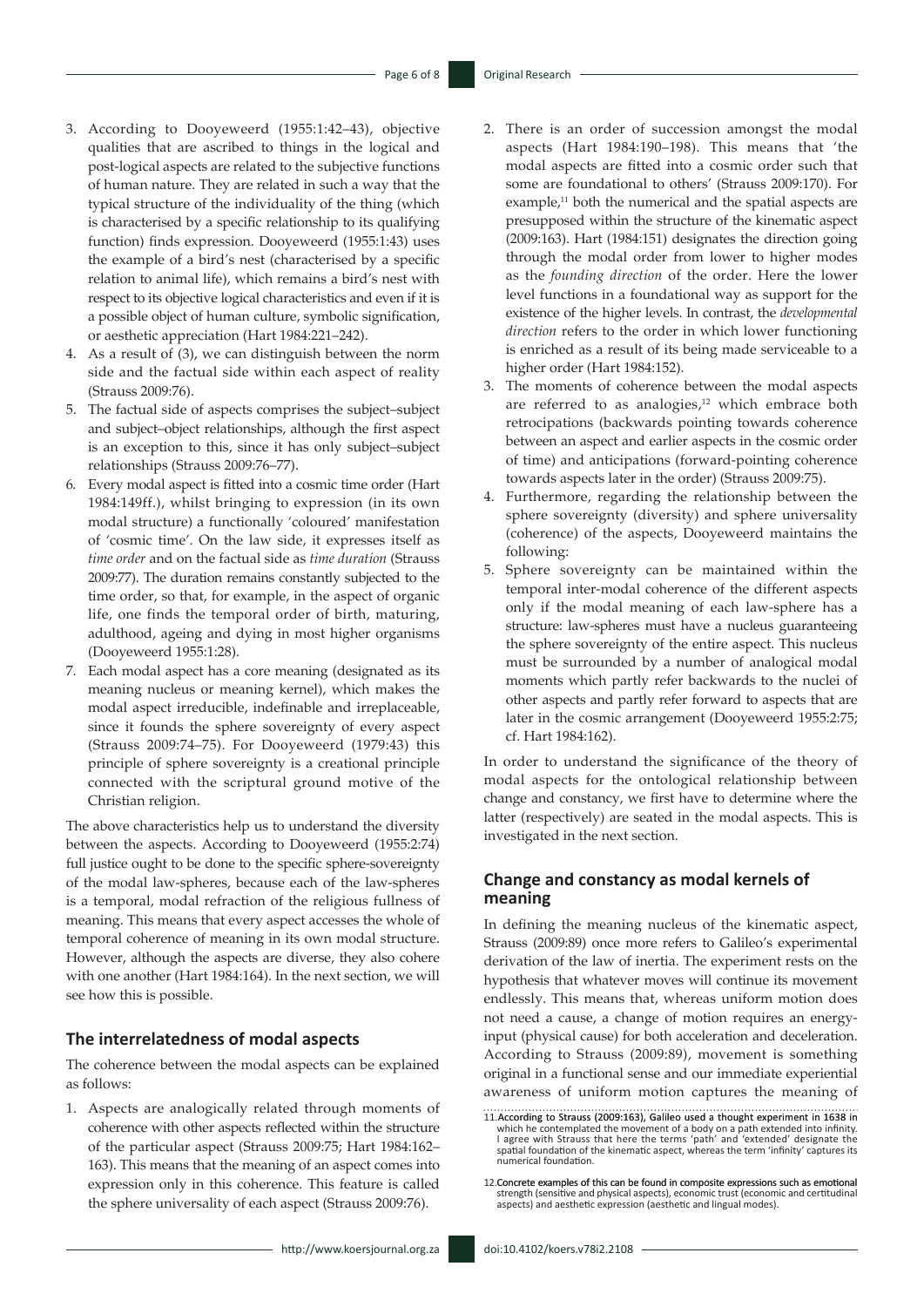movement as constancy. Therefore, we may adopt the synonym *constancy* when designating the meaning nucleus of the kinematic aspect.

When it comes to the term change, however, we need to look to the physical aspect of reality. According to Strauss (2009:89) energy in all its forms always causes physical changes. This means that energy-operation (the nucleus of the physical aspect) entails the cause–effect relationship and forms the basis of causality in its original sense. Cause and effect always implies change. Terms like 'change' or 'dynamics', inasmuch as they are synonyms, may then be used to designate the nuclear meaning of the physical mode.

#### **Change and constancy are interrelated**

In the previous section we saw that constancy is seated in the kinematic aspect, whereas change belongs to the physical aspect of reality. Since the kinematic and physical aspects are interrelated, it follows that constancy and change cohere as well.

The reason for this coherence is that change can be established only on the basis of something persistent and constant (Strauss 2009:13). Without an awareness of persistence, the very notion of change becomes problematic in the sense of the question (Strauss 2009:165): What is it that undergoes change? Here, it may be helpful to refer back to point (1) above: the meaning of an aspect (or its nucleus, for example, *change*) only comes into expression in the coherence with other aspects (or their nuclei, in this case *constancy*) reflected within the structure of a particular aspect (the physical, in our current case).

To make the case more concrete, we may borrow yet another example from Strauss (2009):

Suppose an ageing person claims that she has changed a lot during the past two decades. This statement only has meaning on the basis of an implicit awareness of persistence, for there is a constant reference to the same person. The relationship between change and constancy is therefore an example of the 'coherence of irreducibles. (p. 13)

Acknowledging the coherence of irreducibles between the kinematic and the physical aspects, opens up a new perspective in which constancy and change are no longer considered 'opposites' (Strauss 2009:166). An example from the natural sciences demonstrates the perspective. Let us consider the following statements:

- 1. The law of inertia assumes the constancy of motion if no physical forces interact with the movement under consideration.
- 2. The discovery of irreversible physical processes (e.g. radioactive decay) confirms the distinct and irreducible meaning of the physical aspect.
- 3. There exists an inter-modal connection between the kinematic and the physical aspects.
- Should the above statements be true, there seems to exist an analogical moment within the physical aspect, which

reminds us of the functional meaning of the kinematic aspect. This makes it possible to arrive at a more precise description of the law of energy conservation: we find an analogy of the kinematic aspect on the law side of the physical aspect (Strauss 2009:319).

### **Conclusion**

An investigation of and a comparison between different philosophical traditions giving ontological primacy to change or constancy, shows that these conceptions cannot be regarded as satisfactory. Rather, change and constancy are coherent, irreducible dimensions of reality and therefore basic (primitive) ontological categories. Change refers to the physical aspect of reality, whereas constancy refers to the kinematic aspect. These two aspects cannot be reduced to each other, but can exist only in a relationship of coherence. This means that in epistemic frameworks, change and constancy go hand in hand, pointing towards the idea of plasticity. This can shed light on the discussions in previous articles, in particular in Loubser (2012), where a clarification of this topic was announced, to illustrate better what was argued in that context.

### **Acknowledgements**

### **Competing interests**

The author declares that she has no financial or personal relationship(s) that may have inappropriately influenced her in writing this article.

## **References**

Allen, R.E., 1966, *Greek philosophy: Thales to Aristotle,* The Free Press, New York.

- Aristotle, 1941, 'Physics*'*, transl. R.P. Hardie & R.K. Gaye, in R. McKeon (ed.), *The basic works of Aristotle,* pp. 213–394, Random House, New York.
- Darwin, C., 1869, *On the origin of species by means of natural selection, or the preservation of favoured races in the struggle for life,* John Murray, London.
- Diels, H. & Kranz, W., 1959–1960, *Die fragmente der Vorsokratiker,* vols. I–III*,* Weidmannsche Verlagbuchhandlung, Berlin.
- Dooyeweerd, H., 1955, *A new critique of theoretical thought,* vols I–IV, transl. D.H. Freeman & W. Young, Uitgeverij H.J. Paris, Amsterdam.
- Dooyeweerd, H., 1979, *The roots of western culture: Pagan, secular and Christian options,* Wedge Publishing Foundation, Toronto.
- Einstein, A., 1959, 'Autobiographical notes', in P.A. Schilpp (ed*.*), *Albert Einstein, philosopher-scientist,* pp. 1–95, Harper Torchbooks, New York.
- Freeman, K., 1971, *Ancilla to the pre-Socratic philosophers: A complete translation of the Fragments in Diels Fragmente der Vorsokratiker,* Basil Blackwell, Oxford.
- Hart, H., 1984, *Understanding our world: An integral ontology*, University Press of America, Lanham.
- Holton, G., 1978, *The scientific imagination: Case studies,* Cambridge University Press, con, e.,<br>Cambridge.
- Loubser, R.A., 2012, 'Changes in epistemic frameworks: Random or constrained?' *Koers* – *Bulletin for Christian Scholarship* 77(2), 54–63. [http://dx.doi.org/10.4102/](http://dx.doi.org/10.4102/koers.v77i2.425) [koers.v77i2.425](http://dx.doi.org/10.4102/koers.v77i2.425)
- Loubser, R.A., 2013, 'Tracing some consensus on the nature of pre-scientific frameworks in philosophy of science', *Acta Academica* 45(2), 1–26.
- Loubser, R.A., (in press), 'Factors shaping scientific framework change'.
- Olthuis, J.H. & De Graaff, A.H., 1978, *Models of man in theology and psychology*: *Study guide*, Institute for Christian studies, Toronto.
- Plato, 1997, 'Cratylus'*,* transl. C.D.C. Reeve, in J.M. Cooper & D.S. Hutchinson (eds.), *Plato: Complete works,* pp. 101–156, Hackett Publishing Company, Indianapolis.
- Strauss, D.F.M., 2005, 'Relativity and relativism: Historical and systematic considerations', *Acta Academica* 37(2), 199–231.
- Strauss, D.F.M., 2006, 'The best known but least understood part of Dooyeweerd's philosophy', *Tydskrif vir Christelike Wetenskap* 42(1/2), 61–80.